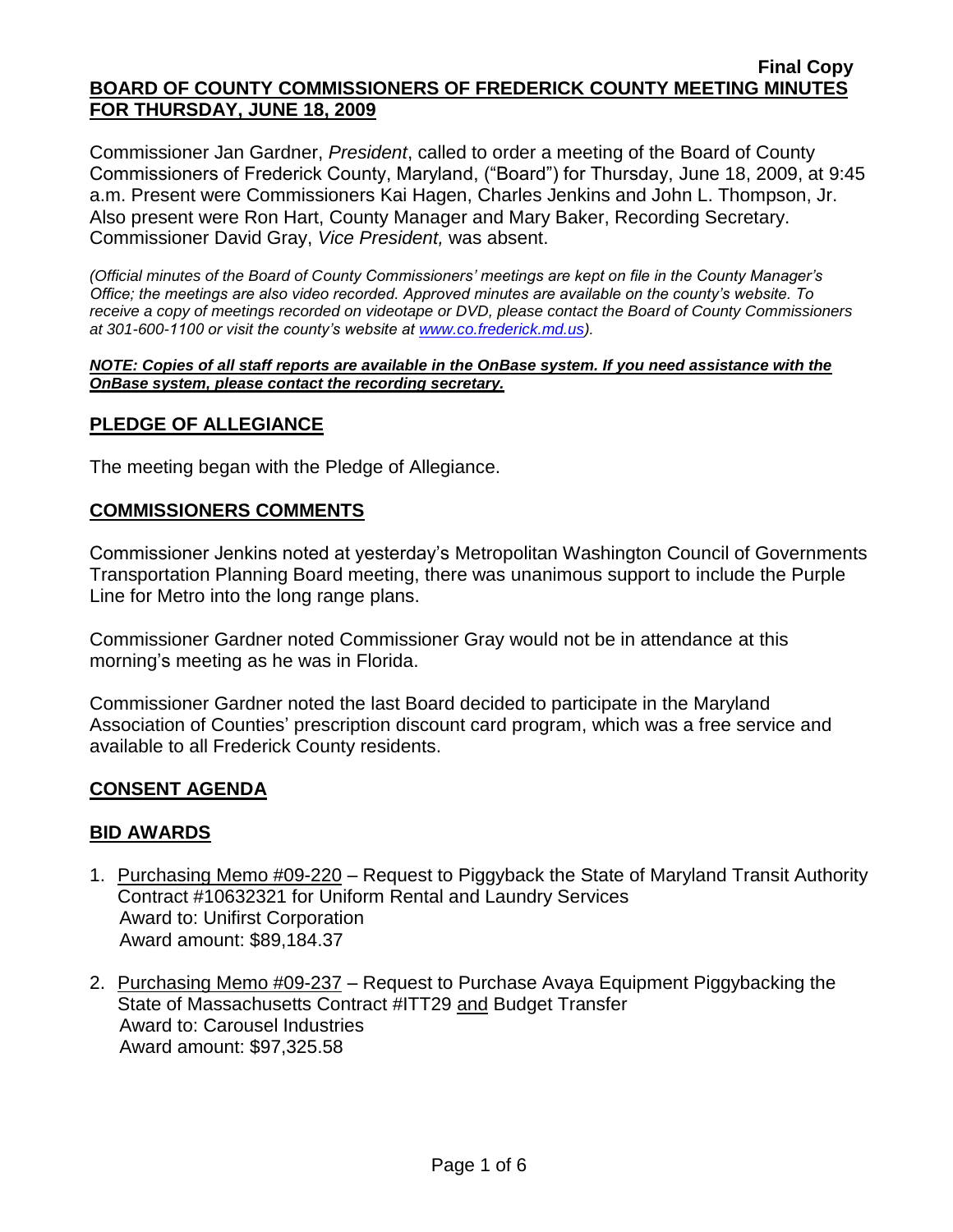- 3. Purchasing Memo #09-238 Request to Piggyback Kanawha County, West Virginia Contract #2009-001 for Medical Supplies Award to: BoundTree Medical Award amount: \$90,000.00
- 4. Purchasing Memo #09-239 Indefinite Quantity Pricing Agreements for the Purchase of Personal Computers, Laptops and Components Piggybacking the State of Maryland Award to: Data Networks of America Applied Technology Services Dell Marketing LP

MVS, Inc.

Award amount: Not to exceed \$100,000.00

## **BUDGET TRANSFERS**

- 1. #BT-09-202, Animal Control
- 2. #BT-09-203, Accounting, Finance

## **BOARD OF EDUCATION (BOE) EXPENSE FUND AMENDMENTS**

Current Expense Fund Amendments

- 1. #09-14
- 2. #09-15

School Construction Expense Fund Amendments

1. #4-09; #BT-09-204 and #BT-09-205

# **GRANTS**

- 1. Recovery Act Energy Efficiency and Conservation Block Grant Hilari Varnadore, Office of Environmental Sustainability
- 2. Head Start Expansion Grant Application Pat Rosensteel and Ann Silverman, Citizens Services Division

Commissioner Jenkins moved to pull the Head Start Grant (Grant #2) from the consent agenda. Commissioner Thompson seconded the motion.

Commissioner Gardner requested Bid Award #2 be pulled as there were some questions before it could be approved.

Commissioner Jenkins moved to approve the balance of the consent agenda as presented with the exception of Bid Award #2 and Grant #2. Commissioner Hagen seconded the motion that passed 4-0 with Commissioner Gray absent.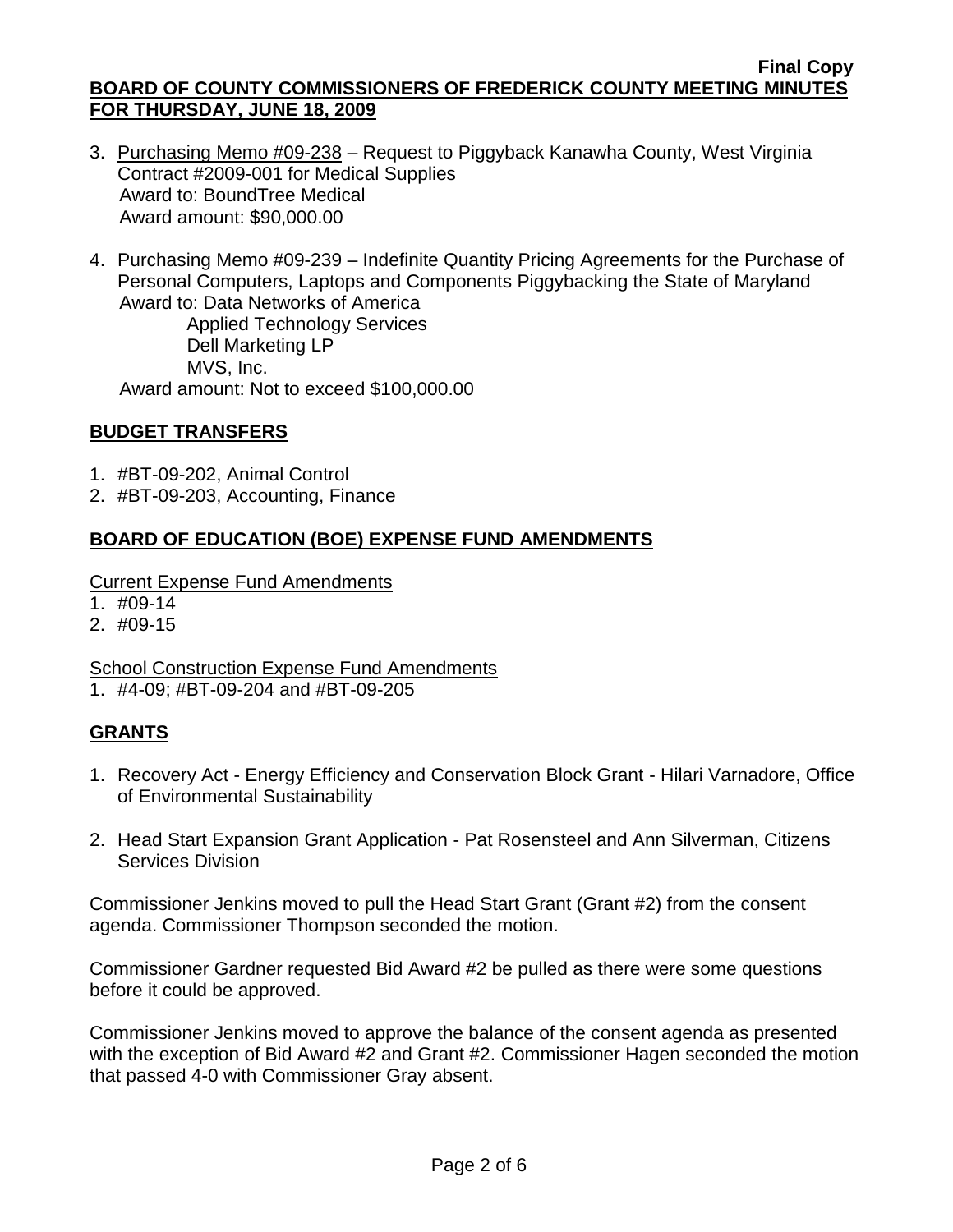Ms. Pat Rosensteel, Citizens Services Division, presented information regarding Grant #2.

Commissioner Hagen moved approval of Grant #2 as presented. Commissioner Gardner seconded the motion that tied 2-2 with Commissioners Jenkins and Thompson opposed and Commissioner Gray absent.

Commissioner Gardner requested Ms. Rosensteel come back with information on Tuesday, June 23, 2009, during the morning BOCC meeting when Commissioner Gray would be in attendance.

### **ADMINISTRATIVE BUSINESS**

### **Bid Award - Purchasing Memo #09-217, Approval of Contract for Travel Model Consulting Services – Hal Good, Finance Division**

Mr. Good presented information regarding the bid award.

Commissioner Hagen moved approval of Purchasing Memo #09-217 as presented. Commissioner Jenkins seconded the motion that passed 4-0 with Commissioner Gray absent.

### **Bid Award - Purchasing Memo #09-233, Pricing Agreements for Library Books on CD, FY 2010 – Hal Good, Finance Division**

Mr. Good presented information regarding the bid award.

Commissioner Hagen moved approval of Purchasing Memo #09-233 as presented. Commissioner Jenkins seconded the motion that passed 4-0 with Commissioner Gray absent.

### **Bid Award - Purchasing Memo #09-234, Pricing Agreements for Library Books on CD, FY 2010 (Sole Source) – Hal Good, Finance Division**

Mr. Good presented information regarding the bid award.

Commissioner Hagen moved approval of Purchasing Memo #09-234 as presented. Commissioner Jenkins seconded the motion that passed 4-0 with Commissioner Gray absent.

#### **Bid Award - Purchasing Memo #09-236, Contract for Hiring Management Software License Subscription and Budget Transfer – Hal Good, Finance Division**

Mr. Good presented information regarding the bid award.

Commissioner Jenkins moved approval of Purchasing Memo #09-236 and the associated Budget Transfer #09-207 as presented. Commissioner Hagen seconded the motion that passed 4-0 with Commissioner Gray absent.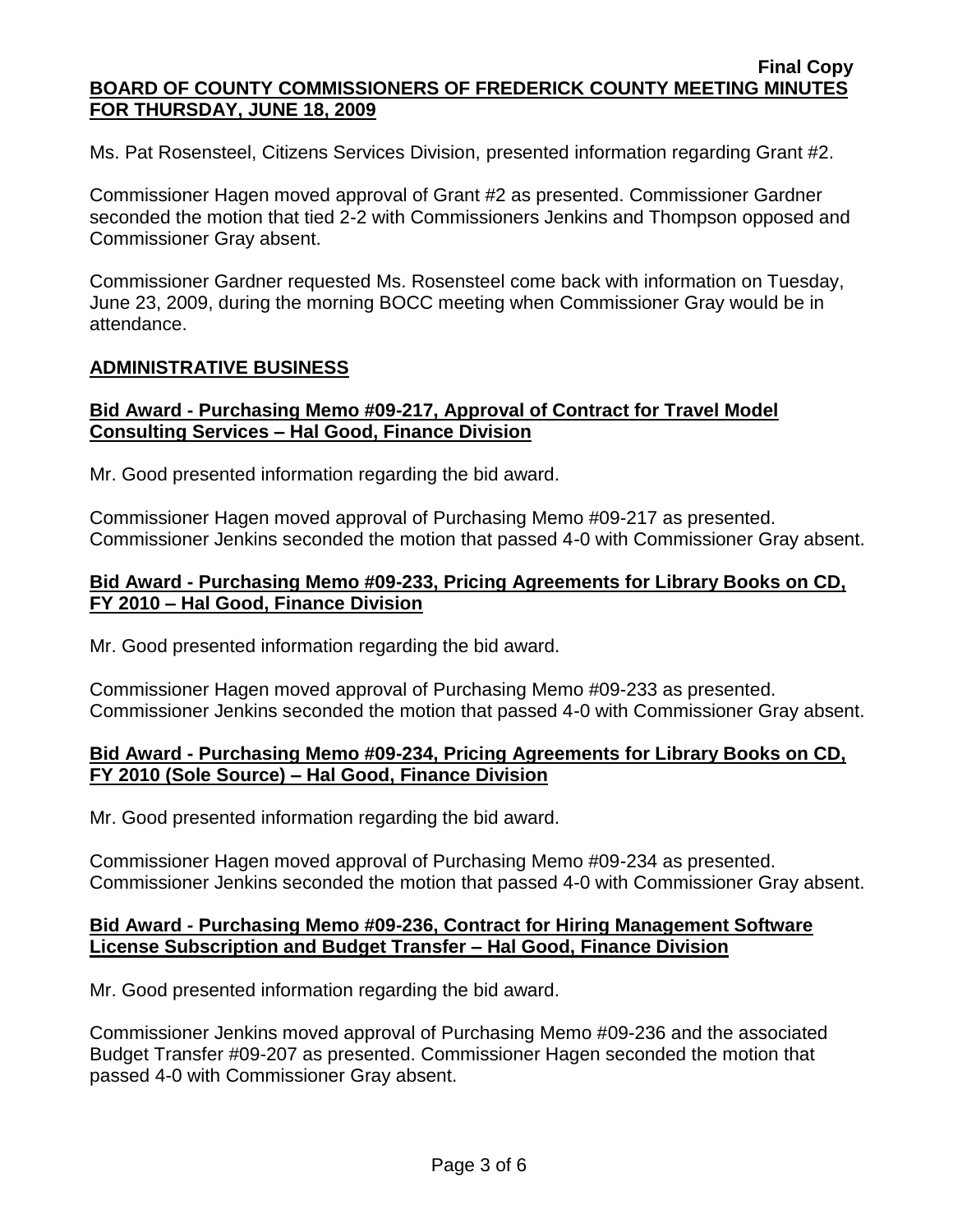## **Bid Award - Purchasing Memo #09-240, Renewal of Environmental Systems Research Institute ESRI Geographical Information Systems (GIS) Software Maintenance – Hal Good, Finance Division**

Mr. Good presented information regarding the bid award.

Commissioner Hagen moved to approve Purchasing Memo #09-240 as presented. Commissioner Jenkins seconded the motion that passed 4-0 with Commissioner Gray absent.

### **Bid Award - Purchasing Memo #09-237 – Request to Purchase Avaya Equipment Piggybacking the State of Massachusetts Contract #ITT29 and Budget Transfer**

Ms. Leigh Fields, Interagency Information Technologies Division, presented information regarding the bid award from the consent agenda.

Commissioner Hagen moved approval of Purchasing Memo #09-237 as presented. Commissioner Jenkins seconded the motion that passed 4-0 with Commissioner Gray absent.

## **Adoption of Frederick Community College's (FCC) FY 2010 Operating Budget - Jerry Garbinski, Frederick Community College**

Mr. Doug Browning and Mr. Jerry Garbinski, FCC, presented information to the Board regarding the total operating budget for FCC for FY 2010 which was \$42,452,563.00.

Commissioner Jenkins moved approval of FCC's FY 2010 operating budget as presented. Commissioner Hagen seconded the motion that passed 4-0 with Commissioner Gray absent.

# **Adoption of the Board of Education's (BOE) FY 2010 Operating and Capital Budgets - Hal Keller, Frederick County Public Schools(FCPS)**

Mr. Keller presented the operating and capital budgets for the BOE for FY 2010.

Commissioner Hagen moved approval of the budgets as presented. Commissioner Jenkins seconded the motion.

Commissioner Thompson moved to amend the motion which would propose changes to expenditure categories to reduce categories 1-11, 14, 15 (as noted in the staff report) by \$7.55 million dollars, increase fixed charges by same amount and earmark the \$7.55 million dollars in fixed categories for the retirement benefit trust fund for FCPS employees. Commissioner Jenkins seconded the motion.

Commissioner Gardner ruled the motion out of order.

Commissioner Thompson moved to proceed with the same reallocation of funds into fixed funds and remove language "Of this amount, \$7.55 million dollars to be deposited into the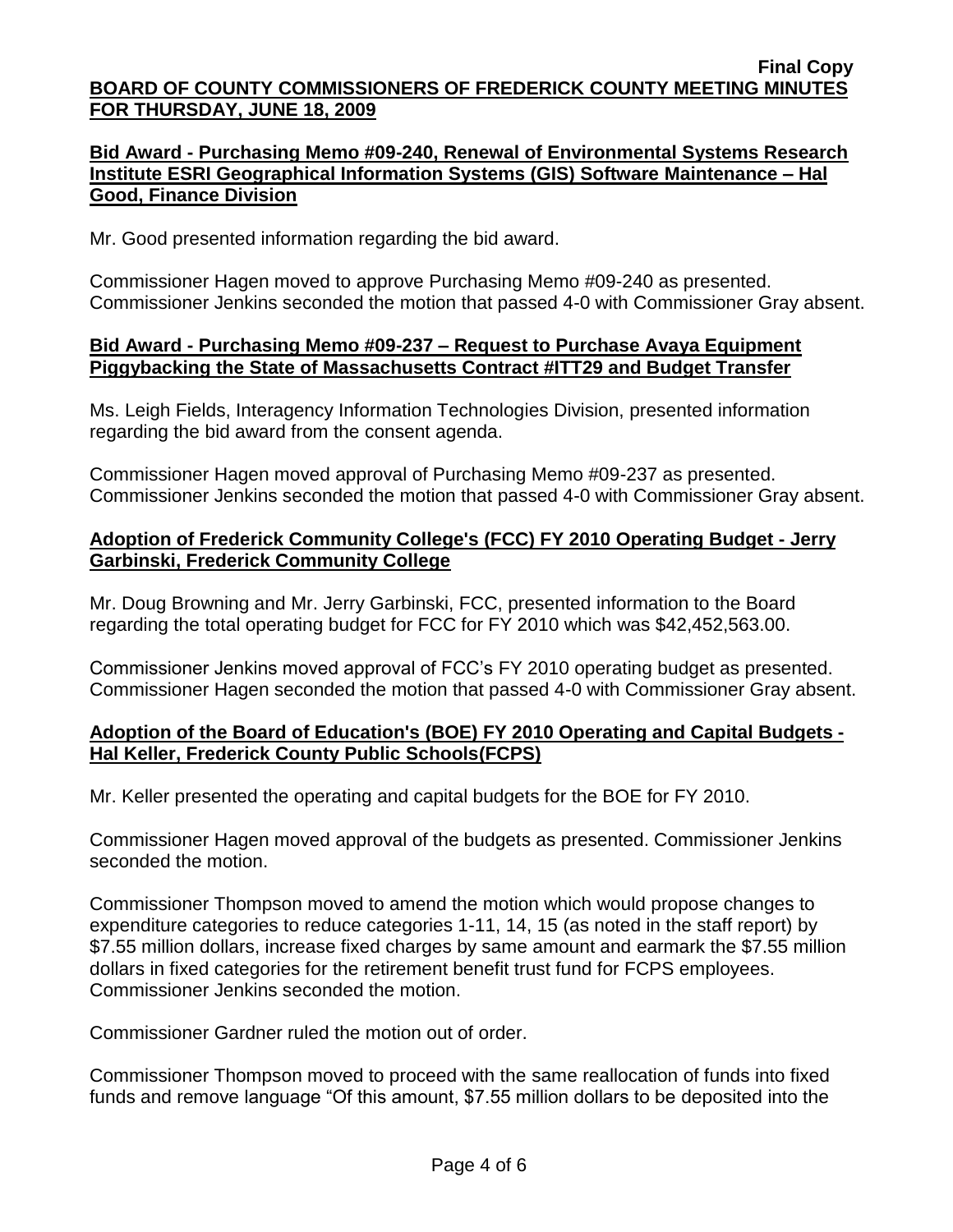retiree benefit trust for FCPS employees." Commissioner Jenkins seconded the motion that failed 1-3 with Commissioners Gardner, Hagen and Jenkins opposed and Commissioner Gray absent.

The motion made by Commissioner Hagen, seconded by Commissioner Jenkins to approve the budgets as presented, passed 3-1 with Commissioner Thompson opposed and Commissioner Gray absent.

### **Workforce Services Strategic Operational Plan and American Recovery and Reinvestment Act (ARRA) Funding - Laurie Holden, Economic Development Division**

Ms. Holden presented information regarding the operational plan and ARRA funding.

Commissioner Hagen moved approval of the operational plan and ARRA as presented in the staff report. Commissioner Jenkins seconded the motion that passed 4-0 with Commissioner Gray absent.

## **Countywide Comprehensive Plan Update Board of County Commissioners' Review Schedule – Eric Soter and Jim Gugel, Planning Division**

Mr. Soter and Mr. Gugel presented information regarding updates to the comprehensive plan review schedule.

Commissioner Gardner requested the Board and staff should sit down and select dates and outline a time frame to meet certain milestones.

# **DIRECTOR'S REPORT – Al Hudak, Public Works Division**

Mr. Hudak presented his report on the activities/projects taking place within his division.

### **COMMISSIONERS COMMENTS**

Commissioner Jenkins noted he would be attending the State Highway Administration meeting at 5:00 p.m. to discuss the Monocacy and I-270 study.

Commissioner Gardner noted she would be late to the County/Municipalities meeting this afternoon.

# **PUBLIC COMMENTS**

**Donald Lee** 

# **QUESTIONS – PRESS**

None.